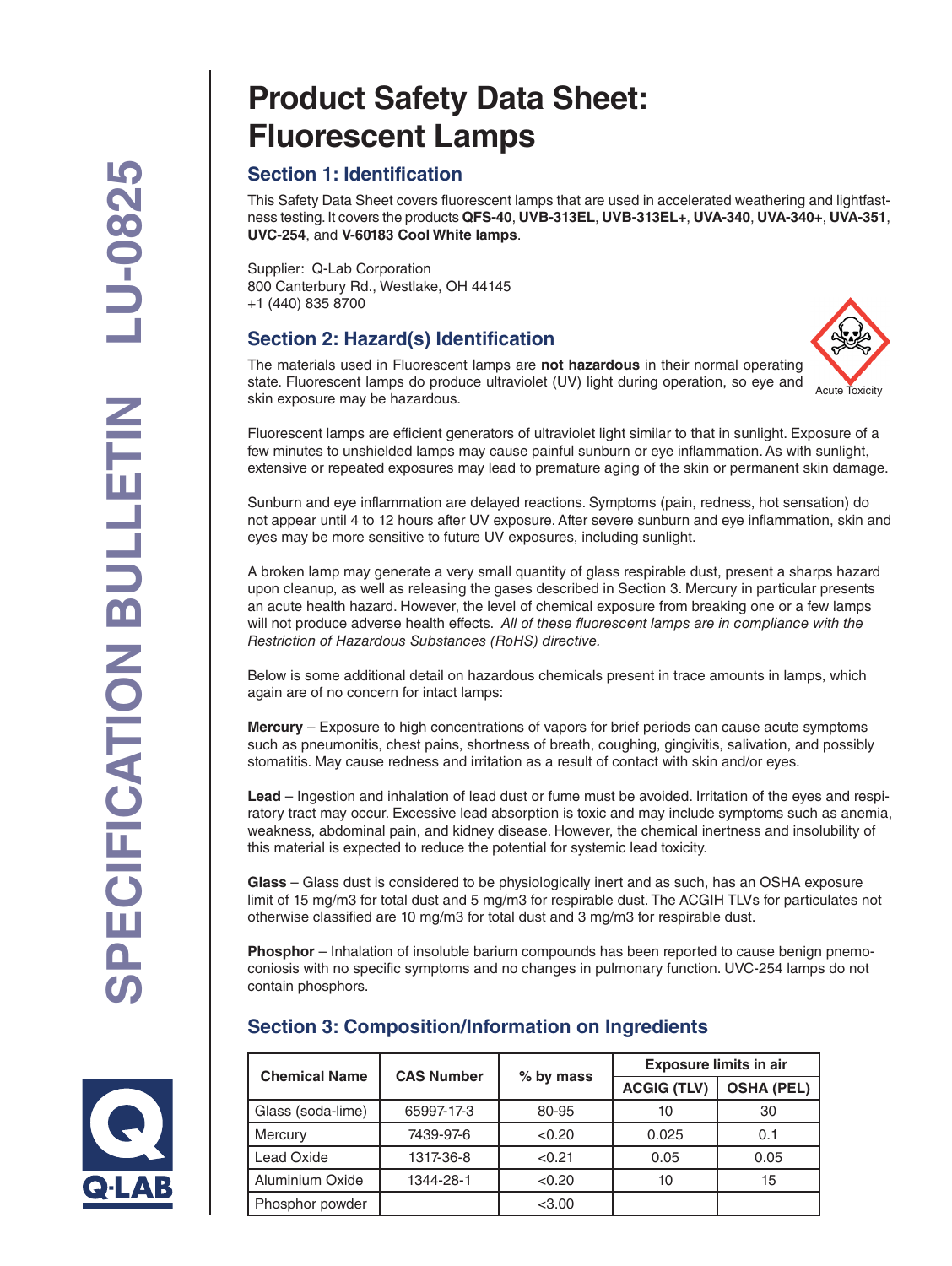| <b>Chemical Name</b>  | <b>CAS Number</b> |                    | <b>Exposure limits in air</b> |  |
|-----------------------|-------------------|--------------------|-------------------------------|--|
|                       |                   | <b>ACGIG (TLV)</b> | <b>OSHA (PEL)</b>             |  |
| Barium                | 7440-39-3         | 0.5                | 0.5                           |  |
| <b>Barium Sulfate</b> | 7727-43-7         |                    |                               |  |
| Calcium               | 7440-70-2         |                    |                               |  |
| Strontium             | 7440-24-6         |                    |                               |  |
| Tungsten              | 7440-33-7         | 1.0                |                               |  |
| Fluoride              | 16984-48-8        | 2.5                | 2.5                           |  |
| Manganese             | 7439-96-5         | 0.2                | 5.0                           |  |
| Tin                   | 7440-31-5         | 2.0                | 2.0                           |  |
| Yttrium               | 7440-65-5         | 1.0                | 1.0                           |  |
| Magnesium             | 7439-95-4         |                    |                               |  |
| Antimony              | 7440-36-0         | 0.5                | 0.5                           |  |
| Antimony Trioxide     | 1309-64-4         | 0.5                | 0.5                           |  |
| Zinc                  | 7440-66-6         |                    |                               |  |
| Europium              | 7440-53-1         |                    |                               |  |
| Cerium                | 7440-45-1         |                    |                               |  |
| Lanthanum             | 7439-91-0         |                    |                               |  |
| Terbium               | 7440-27-9         |                    |                               |  |
| Aluminium             | 7429-90-5         |                    |                               |  |
| Lead                  | 7439-92-1         | 0.15               | 0.05                          |  |
| Phosphorus            | 7723-14-0         | 0.1                | 0.1                           |  |
| Thallium              | 7440-28-0         | $0.1$ (skin)       | $0.1$ (skin)                  |  |

Main ingredients present in fluorescent lamps are in the table below:

Lamp phosphors and cathodes may contain small quantities of:

## **Section 4: First-Aid Measures**

Fluorescent lamps are not hazardous in their normal operating state and no first-aid measures are relevant.

Glass cuts from broken lamps can be treated using normal first-aid procedures. Eye and skin contact should be treated with thorough washing and medical attention if irritation persists.

#### **Section 5: Fire-Fighting Measures**

Materials in fluorescent lamps are not combustible nor flammable and fire-fighting measures will not be necessary. Under extreme heat the lamp may crack or melt.

#### **Section 6: Accidental Release Measures**

No special precautions are required for Fluorescent lamps under normal conditions.

The quartz glass from a broken Fluorescent lamp can pose a sharps hazard and caution must be taken in handling a broken fluorescent lamp.

Fumes may be released from a broken fluorescent lamp and may be toxic as indicated in the table in Section 3.

## **Section 7: Handling and Storage**

Fluorescent lamps (when intact) should be stored and transported in corrugated cardboard packaging.

For broken lamps, it is recommended to use ventilation to keep exposure levels below PEL limits. If not available, respirators can be used. Cut- and puncture-resistance gloves should be used when breaking lamps or handling broken lamps. A mercury-rated vacuum cleaner should be used for cleanup.

Lamps should be handled using safety glasses and skin protection, such as cotton gloves.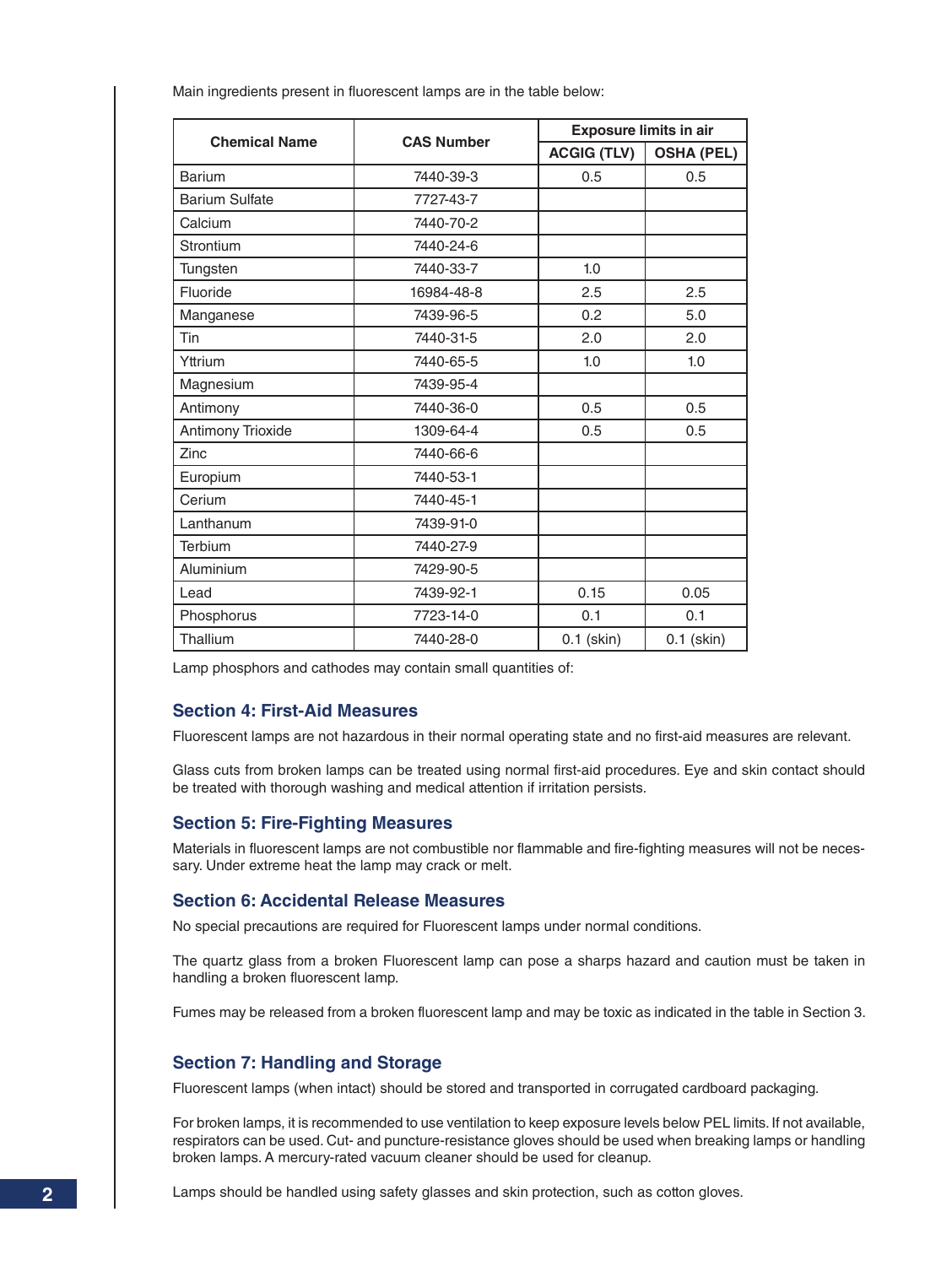## **Section 8: Exposure Controls/Personal Protection**

Fluorescent lamps emit ultraviolet (UV) radiation, which may cause severe sunburn or eye inflammation. Operators must avoid exposure and use lamps only in fixtures that shield operators and laboratory occupants.

If exposure to fluorescent lamps is necessary, wear UV-absorbing goggles. Never look at lighted UV lamps without UV absorbing goggles. Protect skin with opaque clothing or a sunscreen lotion with sun protection factor (SPF) of 20, not a "suntan" lotion.

Individuals with light complexions are more susceptible to UV light, and some individuals are allergic to UV. Also, many common medications increase sensitivity to UV.

### **Section 9: Physical and Chemical Properties**

Fluorescent lamps consist of a quartz tube with a diameter up to 4 cm and a length of up to 300 cm filled with gases.

Fluorescent lamps are not flammable nor explosive and are not subject to boiling or melting. The quartz is brittle and can crack if impacted. Quartz glass can soften at high temperatures – well above temperatures experienced in normal use.

#### **Section 10: Stability and Reactivity**

Fluorescent lamps are not chemically reactive and are highly chemically stable under storage and operating conditions. Hazardous reaction or polymerization will not occur.

Fluorescent lamps can be attacked by hydrofluoric acids.

Mechanical impact can cause the glass jacket of the lamp to shatter.

#### **Section 11: Toxicological Information**

Fluorescent lamps do not pose a toxicological hazard during normal operation or even upon breakage of a small number of lamps.

#### **Section 12: Ecological Information (non-mandatory)**

n/a

#### **Section 13: Disposal Considerations (non-mandatory)**

When discarding the lamps, disable them to prevent unauthorized use. To disable lamps, remove two of the end-pins with a wire cutter or pliers. Do not break lamps.

Materials must be placed in closed containers to avoid dust generation. Toxicity characteristic leaching procedure (TLCP) testing should be conducted on lamp waste products to determine disposal requirements. Although some states have regulations for lamps containing mercury, lamps passing the TLCP test are considered to be nonhazardous waste in most states. Consult local and state regulatory bodies for guidance on proper fluorescent lamp disposal.

#### **Section 14: Transport Information (non-mandatory)**

No special precautions are needed for shipping of Fluorescent lamps from a safety standpoint, though they should be packaged to avoid breakage.

### **Section 15: Regulatory information (non-mandatory)**

N/A

### **Section 16: Other Information**

The effects of UV lamps depend on duration of exposure, distance from lamps and percentage of lamp surface that is visible. The American Conference of Governmental Industrial Hygienists publishes Threshold Limit Values (TLV) that represent conditions under which it is believed that nearly all workers may be repeatedly exposed without adverse effect. TLV's should be used as general guidelines in estimating the allowable time in which an individual can be exposed to UV light. Example times for UVB lamp exposure from a single exposed panel in a UV fluorescent test apparatus, based on TLV's, are given in the table below: